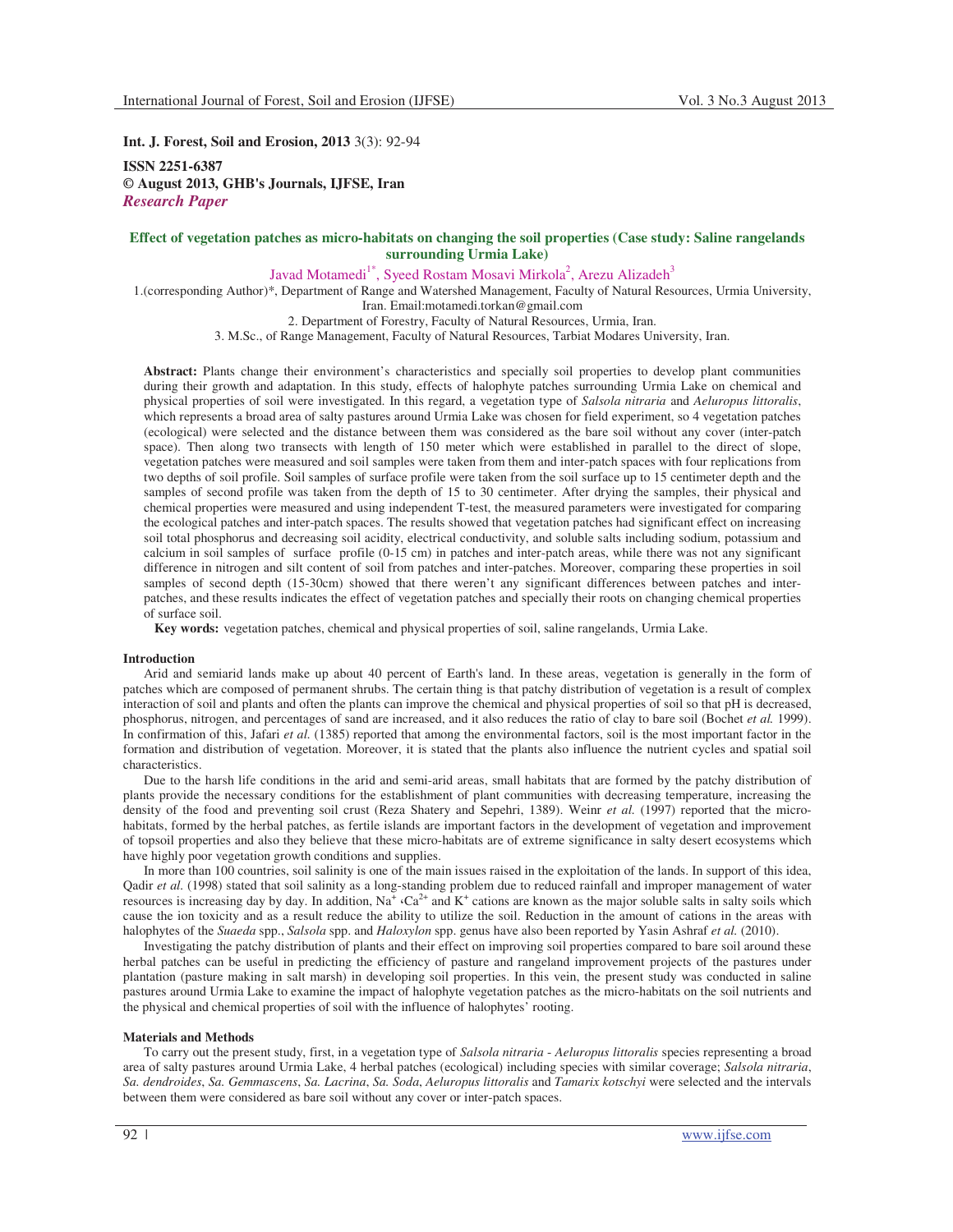The mentioned species are of the major elements of local habitats and especially *Salsola nitraria* - *Aeluropus littoralis* plant type which are distributed in south west saline pastures of Urmia Lake with the geographical position of 37 degrees and 25 minutes north and 45 degrees 16 minutes east. The average annual rainfall of the area is 299 mm and its climate based on Emberger classification method is semi-arid. Since the investigated areas supply the needed forage for large and small cattle (which are highly dense in surrounding villages) in most parts of the year, they play the major role in providing the necessary forage for the ranchers of the saline pastures around Urmia Lake. Animal type used in Tezkharab pastures is cow with a mixture of native and modified cattle and sheep, and goat breeds of Maku. Utilization method of the area is rural and from early May to late October every year, for 210 days the area is used by ranchers and farmers.

After selecting the investigated area, vegetation patches along two transects of 150 m parallel to the direction of the slope were measured and soil samples were taken from the patches and inter-patch spaces from 2 depths of 0-15 and 15-30 cm with 4 replication. After drying the samples, their physical and chemical properties were measured. Therefore, soil samples were passed through a 2-mm sieve. In the next step, pH and the electrical conductivity parameters of the soil were estimated with soil saturation extract and pH and EC meters, silt percent with hydrometric method, amount of Nitrogen with Kjeldahl method, Phosphorus using extraction with sodium-bicarbonate and Olsen method, and finally, Soluble sodium, potassium and calcium cations with replacement of ions by  $NH^{4+}$  or ammonium acetate (pH=7).

For statistical data analysis,  $SPSS_{17}$  software and independent T-test were employed to compare the measured parameters in 2 areas having patches and the bare soil between the patches.

#### **Results**

The comparison of means for measured parameters in surface (0-15cm depth) indicated a significant difference in the amount of sodium cation (P<0.01), electrical conductivity and potassium content (P<0.05), and also the amount of acidity, calcium and phosphorus (P<0.1) in the soil of vegetation patches and the bare soil around them so that the amount of sodium cations in the soil of vegetation patches was 1.78 times less than the inter-patch space. Moreover, the presence of plants decreased the electrical conductivity and potassium cations of the soil within patches more than 2 times. The amount of calcium in patches was also 2 times less than the calcium in inter-patch space. However, in relation to soil nutrients, phosphorus of the tested samples was 2.3 times more than the bare soil between patches. About the soil acidity, it can be said that the presence of plants reduced its amount. Also, in relation to nitrogen and silt, despite the lack of significant differences, inside the ecological patches numerically more nitrogen and silt were found than in the soil of areas between vegetation patches (Table 1).

| $54.148$ $\sigma$ 150m applit) in summer pustures around Oriniu Bune |                      |                                         |       |                       |  |  |  |  |
|----------------------------------------------------------------------|----------------------|-----------------------------------------|-------|-----------------------|--|--|--|--|
| <b>Change Resources</b><br><b>Properties</b>                         | <b>Place</b>         | Mean                                    | F     | <b>Sig</b>            |  |  |  |  |
| pH                                                                   | Patch<br>Inter-patch | $8.73 \pm 0.070$<br>$8.51 \pm 0.088$    | 0.334 | $0.094*$              |  |  |  |  |
| EC<br>(millimhos)                                                    | Patch<br>Inter-patch | $4.91 \pm 1.07$<br>$10.32 \pm 1.92$     | 3.033 | $0.049$ <sup>**</sup> |  |  |  |  |
| Nitrogen Percent                                                     | Patch<br>Inter-patch | $0.074 \pm 0.017$<br>$00.068 \pm 0.017$ | 0.816 | $^{ns}$ 0.93          |  |  |  |  |
| Phosphorus<br>(ppm)                                                  | Patch<br>Inter-patch | $29.61 \pm 7.04$<br>$12.81 \pm 1.95$    | 5.870 | $0.061^*$             |  |  |  |  |
| Silt Percent                                                         | Patch<br>Inter-patch | $40.00 \pm 3.74$<br>$37.0 \pm 9.25$     | 6.122 | $m$ <sup>0.774</sup>  |  |  |  |  |
| $Na+$<br>(milliequivalents/l)                                        | Patch<br>Inter-patch | $54.57 \pm 9.23$<br>$97.25 \pm 5.53$    | 0.201 | $0.007***$            |  |  |  |  |
| $K^+$<br>(milliequivalents/l)                                        | Patch<br>Inter-patch | $1.80 \pm 0.24$<br>$3.75 \pm 0.58$      | 2.388 | $0.021$ <sup>**</sup> |  |  |  |  |
| $Ca^{2+}$<br>(milliequivalents/l)                                    | Patch<br>Inter-patch | $13.5 \pm 3.17$<br>$27.25 \pm 6.25$     | 1.070 | $0.098*$              |  |  |  |  |

**Table 1.** Analysis of variance and mean (Mean  $\pm$  SE) of soil properties in vegetation patches and inter-patch areas in upper surface (0-15cm depth) in saline pastures around Urmia Lake

\*\*\* ( $\alpha$ = 0.01), \*\* ( $\alpha$ = 0.05), \* ( $\alpha$ = 0.1), (ns=No significant difference)

Investigating the properties of soil samples taken from the lower horizon (15-30cm depth), which was to a lesser extent affected by the rooting of plants, significant differences were not observed between the studied parameters in the soil of vegetation patches and inter-patch areas, and numerical differences represent only the reduction in the amount of saline elements, electrical conductivity, silt, nitrogen nutrients and phosphorus in the areas having these patches. Also, soil acidity was found in the soil of ecological patches to be slightly more than the bare soil between patches (Table 2).

## **Discussion and Conclusion**

Based on the results of the statistical analysis, in the surface horizon (first depth), which is more influenced by plant roots, chemical properties of the soil in the patches were different from those of the inter-patch spaces while the presence of a patch of plants has not produced a significant difference in the soil properties of the lower surface (15-30cm depth) compared to the soil between patches which can be due to the presence of plants root with more density in the first depth of soil profile. The absorption and secretion of different compounds through root can effectively change the properties of the soil in the rooting zone of plants (Kuzyakov *et al.* 2009). Also, Carcavaca *et al.* (2010) reported that reduction of acidity and increase of nitrogen and phosphorus of the soil can happen under the influence of vegetation patches resulting from the *Stipa tenacissima*, *Rosmarinus officinalis*, *Olea europaea*, *Pistacia lentiscus*, *Retama sphaerocarpa* and *Rhamnus lycioides* species. Regarding the reduction of soil acidity in vegetable patches, H<sup>+</sup> ion uptake by plant roots appears to be effective in reducing soil acidity (Qadir *et al.* 2005). Furthermore,